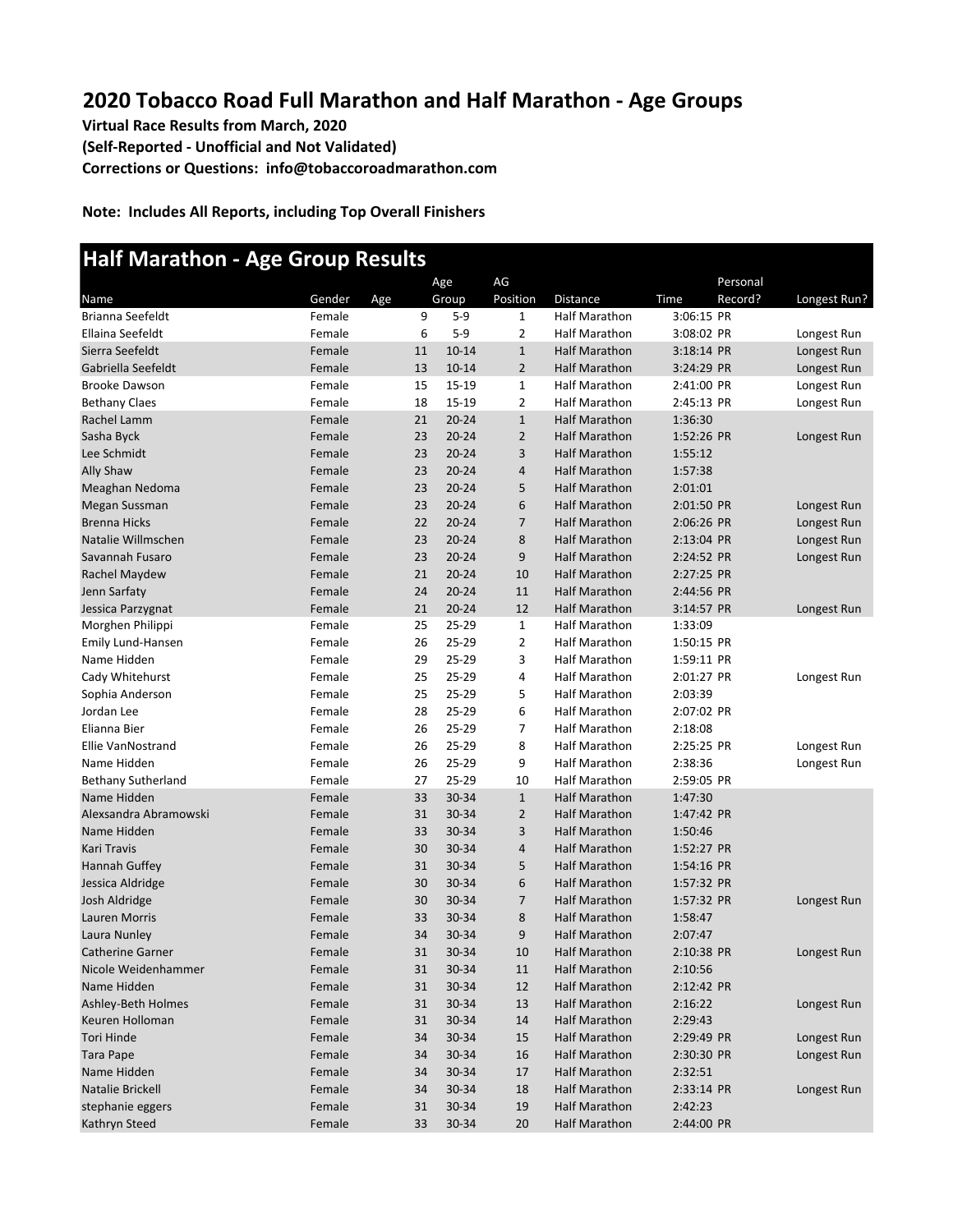| Laura Itzkowitz         | Female | 31       | 30-34          | 21             | Half Marathon                                | 2:45:17    |             |
|-------------------------|--------|----------|----------------|----------------|----------------------------------------------|------------|-------------|
| Mireya Harding          | Female | 33       | 30-34          | 22             | <b>Half Marathon</b>                         | 2:50:05 PR | Longest Run |
| sarah cluley            | Female | 30       | 30-34          | 23             | <b>Half Marathon</b>                         | 2:59:09    |             |
| <b>Brittney Barber</b>  | Female | 34       | 30-34          | 24             | <b>Half Marathon</b>                         | 2:59:30    |             |
| Rebekah Umberger        | Female | 33       | 30-34          | 25             | <b>Half Marathon</b>                         | 3:01:24    |             |
| Name Hidden             | Female | 32       | 30-34          | 26             | <b>Half Marathon</b>                         | 3:07:00    |             |
| laura smith             | Female | 34       | 30-34          | 27             | <b>Half Marathon</b>                         | 3:13:55    |             |
| Name Hidden             | Female | 39       | 35-39          | $\mathbf{1}$   | <b>Half Marathon</b>                         | 1:39:19    |             |
| Lori Whitman            | Female | 39       | 35-39          | $\overline{2}$ | Half Marathon                                | 1:43:17    |             |
| Name Hidden             | Female | 37       | 35-39          | 3              | <b>Half Marathon</b>                         | 1:46:37    |             |
| Karen Stellpflug        | Female | 38       | 35-39          | 4              | <b>Half Marathon</b>                         | 1:47:23    |             |
| Name Hidden             | Female |          | 35-39          | 5              | Half Marathon                                | 1:50:49 PR |             |
|                         | Female | 38       |                | 6              |                                              | 1:57:40 PR |             |
| Elisha Hill Paitsel     | Female | 38<br>36 | 35-39<br>35-39 | $\overline{7}$ | <b>Half Marathon</b><br><b>Half Marathon</b> |            |             |
| Rachel Ramsey           |        |          |                |                |                                              | 1:58:05    |             |
| Amy Holliday            | Female | 35       | 35-39          | 8              | Half Marathon                                | 2:00:05    |             |
| Lauren Campbell         | Female | 37       | 35-39          | 9              | <b>Half Marathon</b>                         | 2:03:44    |             |
| Name Hidden             | Female | 35       | 35-39          | 10             | <b>Half Marathon</b>                         | 2:03:57    |             |
| Christina Rivas         | Female | 35       | 35-39          | 11             | <b>Half Marathon</b>                         | 2:03:57    |             |
| Nancy Evans             | Female | 38       | 35-39          | 12             | Half Marathon                                | 2:08:00    |             |
| Allyson Cross           | Female | 39       | 35-39          | 13             | <b>Half Marathon</b>                         | 2:09:02    |             |
| Name Hidden             | Female | 39       | 35-39          | 14             | <b>Half Marathon</b>                         | 2:12:52    |             |
| <b>Lindsey Bard</b>     | Female | 37       | 35-39          | 15             | <b>Half Marathon</b>                         | 2:15:57 PR |             |
| Lauren Crowley          | Female | 37       | 35-39          | 16             | <b>Half Marathon</b>                         | 2:16:18    | Longest Run |
| Kristin Valevich        | Female | 38       | 35-39          | 17             | <b>Half Marathon</b>                         | 2:16:33 PR | Longest Run |
| Mary Key                | Female | 38       | 35-39          | 18             | <b>Half Marathon</b>                         | 2:22:08 PR | Longest Run |
| Tricia Williamson       | Female | 36       | 35-39          | 19             | Half Marathon                                | 2:22:39 PR |             |
| Rebecca Quinones        | Female | 37       | 35-39          | 20             | <b>Half Marathon</b>                         | 2:22:56 PR | Longest Run |
| Christie Brodbeck       | Female | 37       | 35-39          | 21             | Half Marathon                                | 2:23:24 PR | Longest Run |
| Martha Anders           | Female | 37       | 35-39          | 22             | <b>Half Marathon</b>                         | 2:26:06 PR | Longest Run |
| Erin Messier            | Female | 39       | 35-39          | 23             | <b>Half Marathon</b>                         | 2:29:49 PR |             |
| Svati Long              | Female | 38       | 35-39          | 24             | <b>Half Marathon</b>                         | 2:36:53 PR | Longest Run |
| Kristin Molitoris       | Female | 38       | 35-39          | 25             | Half Marathon                                | 2:38:55 PR | Longest Run |
| Catherine Autry         | Female | 35       | 35-39          | 26             | <b>Half Marathon</b>                         | 2:39:51 PR |             |
| Valda Perkins           | Female | 36       | 35-39          | 27             | <b>Half Marathon</b>                         | 2:40:02 PR | Longest Run |
| Pavitra Patil           | Female | 39       | 35-39          | 28             | <b>Half Marathon</b>                         | 2:44:11    |             |
| <b>Heather Lawson</b>   | Female | 36       | 35-39          | 29             | <b>Half Marathon</b>                         | 2:48:22 PR | Longest Run |
| <b>Elise Freed</b>      | Female | 39       | 35-39          | 30             | Half Marathon                                | 2:57:39 PR | Longest Run |
| Madhuri Bonu            | Female | 39       | 35-39          | 31             | <b>Half Marathon</b>                         | 3:02:26    | Longest Run |
| Veena Birajadar         | Female | 39       | 35-39          | 32             | Half Marathon                                | 3:04:50 PR | Longest Run |
| Name Hidden             | Female | 39       | 35-39          | 33             | <b>Half Marathon</b>                         | 3:13:16 PR | Longest Run |
| elizabeth withrow       | Female | 35       | 35-39          | 34             | <b>Half Marathon</b>                         | 3:57:51    |             |
| <b>Emily Gardner</b>    | Female | 40       | 40-44          | $\mathbf{1}$   | Half Marathon                                | 1:48:35 PR |             |
| Allison McFadden        | Female | 42       | 40-44          | $\overline{2}$ | Half Marathon                                | 1:53:22    |             |
| <b>Gillian Sellick</b>  | Female | 44       | 40-44          | 3              | <b>Half Marathon</b>                         | 1:54:38    |             |
| Jennifer Crisson        | Female | 41       | 40-44          | 4              | Half Marathon                                | 1:55:46 PR |             |
| beth covil              | Female | 43       | 40-44          | 5              | Half Marathon                                | 1:56:36    |             |
| Kara Lyven              | Female | 42       | 40-44          | 6              | <b>Half Marathon</b>                         | 2:01:16    |             |
| <b>Tiffany Morgan</b>   | Female | 44       | 40-44          | $\overline{7}$ | <b>Half Marathon</b>                         | 2:02:03    |             |
| claire blanton          | Female | 43       | 40-44          | $\bf 8$        | Half Marathon                                | 2:03:35    |             |
| Nora Soler              |        |          |                | 9              |                                              | 2:08:20    |             |
|                         | Female | 43       | 40-44          | 10             | Half Marathon<br>Half Marathon               |            |             |
| Erica Kitchen           | Female | 40       | 40-44          |                |                                              | 2:12:59    |             |
| ashley cullen           | Female | 43       | 40-44          | 11             | Half Marathon                                | 2:13:04    |             |
| nicole washam           | Female | 40       | 40-44          | 12             | Half Marathon                                | 2:13:45    |             |
| Eliisa Austin           | Female | 41       | 40-44          | 13             | Half Marathon                                | 2:15:01 PR | Longest Run |
| Lisa Burnham            | Female | 44       | 40-44          | 14             | Half Marathon                                | 2:20:12    |             |
| Cheryl Pottschmidt      | Female | 43       | 40-44          | 15             | Half Marathon                                | 2:20:12 PR |             |
| Jill Adelson            | Female | 40       | 40-44          | 16             | <b>Half Marathon</b>                         | 2:23:02    |             |
| Rachelle Wilburn        | Female | 41       | 40-44          | 17             | Half Marathon                                | 2:25:19    |             |
| Kristen Reilly          | Female | 41       | 40-44          | 18             | Half Marathon                                | 2:26:07    |             |
| Liz McCormick           | Female | 44       | 40-44          | 19             | <b>Half Marathon</b>                         | 2:28:03    |             |
| <b>Stephanie Cleary</b> | Female | 40       | 40-44          | 20             | Half Marathon                                | 2:28:07    | Longest Run |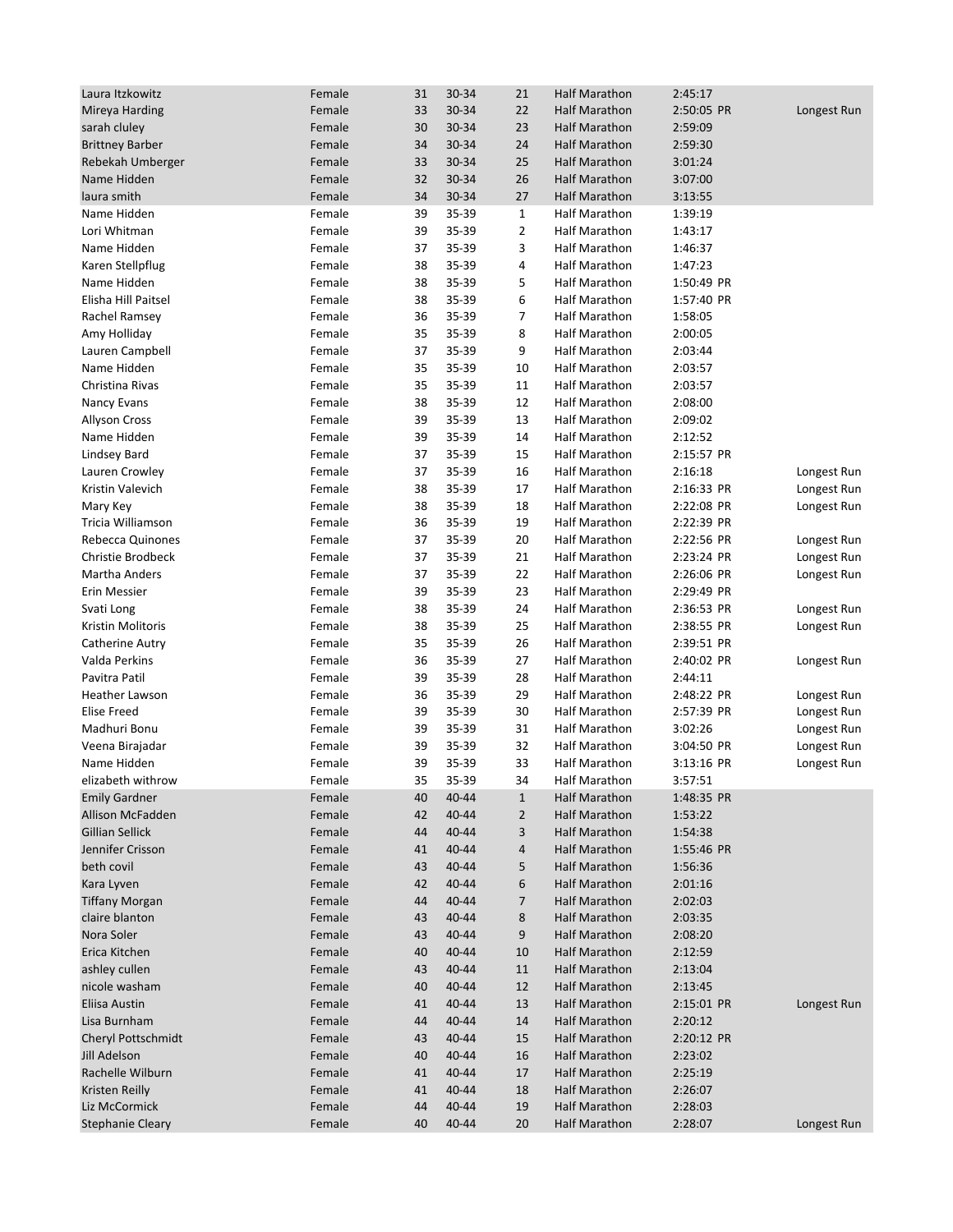| Name Hidden              | Female | 44 | 40-44 | 21             | <b>Half Marathon</b> | 2:29:02    |             |
|--------------------------|--------|----|-------|----------------|----------------------|------------|-------------|
| <b>Blair Dawson</b>      | Female | 44 | 40-44 | 22             | <b>Half Marathon</b> | 2:56:32    | Longest Run |
| Name Hidden              | Female | 43 | 40-44 | 23             | Half Marathon        | 3:00:00 PR | Longest Run |
| Kelly Schroeder          | Female | 42 | 40-44 | 24             | <b>Half Marathon</b> | 3:01:24    |             |
| Julie Seefeldt           | Female | 41 | 40-44 | 25             | <b>Half Marathon</b> | 3:08:02    |             |
| Jolene Dombek            | Female | 44 | 40-44 | 26             | <b>Half Marathon</b> | 3:09:00    |             |
| shweta Deshpande         | Female | 41 | 40-44 | 27             | <b>Half Marathon</b> | 3:20:06 PR | Longest Run |
| Tanya Smith              | Female | 43 | 40-44 | 28             | <b>Half Marathon</b> | 3:28:00 PR | Longest Run |
| Anne Mclaughlin          | Female | 44 | 40-44 | 29             | <b>Half Marathon</b> | 3:38:18    |             |
| Genno Cline              | Female | 47 | 45-49 | $\mathbf{1}$   | <b>Half Marathon</b> | 1:48:08    |             |
| Jaisheela Kondru         | Female | 45 | 45-49 | $\overline{2}$ | Half Marathon        | 1:54:33 PR |             |
|                          |        |    |       |                |                      |            |             |
| Zoila Lambert            | Female | 45 | 45-49 | 3              | Half Marathon        | 1:57:00    |             |
| Purvi Patel              | Female | 45 | 45-49 | 4              | Half Marathon        | 1:57:01 PR |             |
| Wendy Marchinko          | Female | 47 | 45-49 | 5              | <b>Half Marathon</b> | 1:58:35    |             |
| Janet Earp               | Female | 45 | 45-49 | 6              | Half Marathon        | 1:59:07    |             |
| Stacia Brink-Koutroumpis | Female | 49 | 45-49 | $\overline{7}$ | Half Marathon        | 1:59:29 PR |             |
| Name Hidden              | Female | 46 | 45-49 | 8              | Half Marathon        | 2:02:07    |             |
| chelle mason             | Female | 45 | 45-49 | 9              | Half Marathon        | 2:02:31    |             |
| Shannon Fields           | Female | 47 | 45-49 | 10             | Half Marathon        | 2:03:54 PR |             |
| Merlina Newman           | Female | 46 | 45-49 | 11             | <b>Half Marathon</b> | 2:18:28    |             |
| Maria Fernandez          | Female | 47 | 45-49 | 12             | Half Marathon        | 2:19:20    |             |
| Laura Montello           | Female | 45 | 45-49 | 13             | <b>Half Marathon</b> | 2:20:00 PR | Longest Run |
| Coralie Cannon           | Female | 46 | 45-49 | 14             | Half Marathon        | 2:24:07 PR |             |
| Jenny Cranford           | Female | 46 | 45-49 | 15             | Half Marathon        | 2:25:28    |             |
| <b>Stacie Viney</b>      | Female | 47 | 45-49 | 16             | Half Marathon        | 2:25:39    |             |
| Jennifer Jamison         | Female | 49 | 45-49 | 17             | Half Marathon        | 2:25:50    |             |
| Name Hidden              | Female | 45 | 45-49 | 18             | Half Marathon        | 2:28:11    |             |
| mary goodwin             | Female | 48 | 45-49 | 19             | Half Marathon        | 2:28:13    |             |
| Sally McNamee            | Female | 49 | 45-49 | 20             | Half Marathon        | 2:28:30    |             |
| Smita Warrier            | Female | 45 | 45-49 | 21             | Half Marathon        | 2:28:57    |             |
| Name Hidden              | Female | 48 | 45-49 | 22             | Half Marathon        | 2:36:38    |             |
| Name Hidden              | Female | 45 | 45-49 | 23             | Half Marathon        | 2:39:33 PR | Longest Run |
| <b>Heather Sligh</b>     | Female | 45 | 45-49 | 24             | Half Marathon        | 2:41:01    |             |
| Name Hidden              | Female | 46 | 45-49 | 25             | <b>Half Marathon</b> | 2:43:56    |             |
| <b>Treva Vereen</b>      | Female | 45 | 45-49 | 26             | Half Marathon        | 2:45:21 PR | Longest Run |
| <b>Heather Ferrell</b>   | Female | 45 | 45-49 | 27             | <b>Half Marathon</b> | 2:52:30    |             |
| <b>Heidi Richards</b>    | Female | 45 | 45-49 | 28             | Half Marathon        | 2:53:48 PR |             |
| Saw Loo                  | Female | 48 | 45-49 | 29             | Half Marathon        | 2:57:02    |             |
| Victoria Kearns          | Female | 48 | 45-49 | 30             | <b>Half Marathon</b> | 2:58:00    |             |
| Tamra Johnson            | Female | 49 | 45-49 | 31             | Half Marathon        | 3:09:14    |             |
| Amy Tergerson Kish       | Female | 47 | 45-49 | 32             | Half Marathon        | 3:13:00    |             |
| Name Hidden              | Female | 47 | 45-49 | 33             | Half Marathon        | 3:19:03 PR | Longest Run |
| Shilpa Shinde            | Female | 48 | 45-49 | 34             | Half Marathon        | 3:56:17 PR | Longest Run |
| Pamy Noldner             | Female | 52 | 50-54 | $\mathbf{1}$   | <b>Half Marathon</b> | 1:56:56 PR | Longest Run |
| Michelle Parson          | Female | 51 | 50-54 | $\overline{2}$ | Half Marathon        | 2:04:35    |             |
| Mary Beth Osborne        | Female | 52 | 50-54 | 3              | Half Marathon        | 2:10:42    |             |
| Nancy Clayton            | Female | 54 | 50-54 | 4              | Half Marathon        | 2:11:22    |             |
|                          |        |    |       |                |                      |            |             |
| Terrie Hui               | Female | 53 | 50-54 | 5              | Half Marathon        | 2:12:25    |             |
| <b>Margaret White</b>    | Female | 53 | 50-54 | 6              | Half Marathon        | 2:25:26 PR | Longest Run |
| Eva Ingling              | Female | 54 | 50-54 | 7              | Half Marathon        | 2:26:01    |             |
| <b>Becky Gamble</b>      | Female | 51 | 50-54 | 8              | Half Marathon        | 2:26:16    |             |
| Christine Joyner         | Female | 53 | 50-54 | 9              | Half Marathon        | 2:33:21    |             |
| Joy Beaston              | Female | 51 | 50-54 | 10             | Half Marathon        | 2:36:15    | Longest Run |
| Barbara Parzygnat        | Female | 52 | 50-54 | 11             | Half Marathon        | 3:11:58 PR |             |
| Kathleen Beeman          | Female | 59 | 55-59 | $\mathbf{1}$   | Half Marathon        | 1:54:38    |             |
| jacque coleman           | Female | 59 | 55-59 | 2              | Half Marathon        | 1:57:06    |             |
| Amy Waters               | Female | 58 | 55-59 | 3              | Half Marathon        | 2:02:23 PR |             |
| Martha Dunn              | Female | 56 | 55-59 | 4              | Half Marathon        | 2:05:42    |             |
| Donna Peek               | Female | 57 | 55-59 | 5              | Half Marathon        | 2:26:07 PR |             |
| Sheryl Mika              | Female | 55 | 55-59 | 6              | Half Marathon        | 2:28:15    |             |
| linda smith              | Female | 55 | 55-59 | 7              | Half Marathon        | 2:36:44    |             |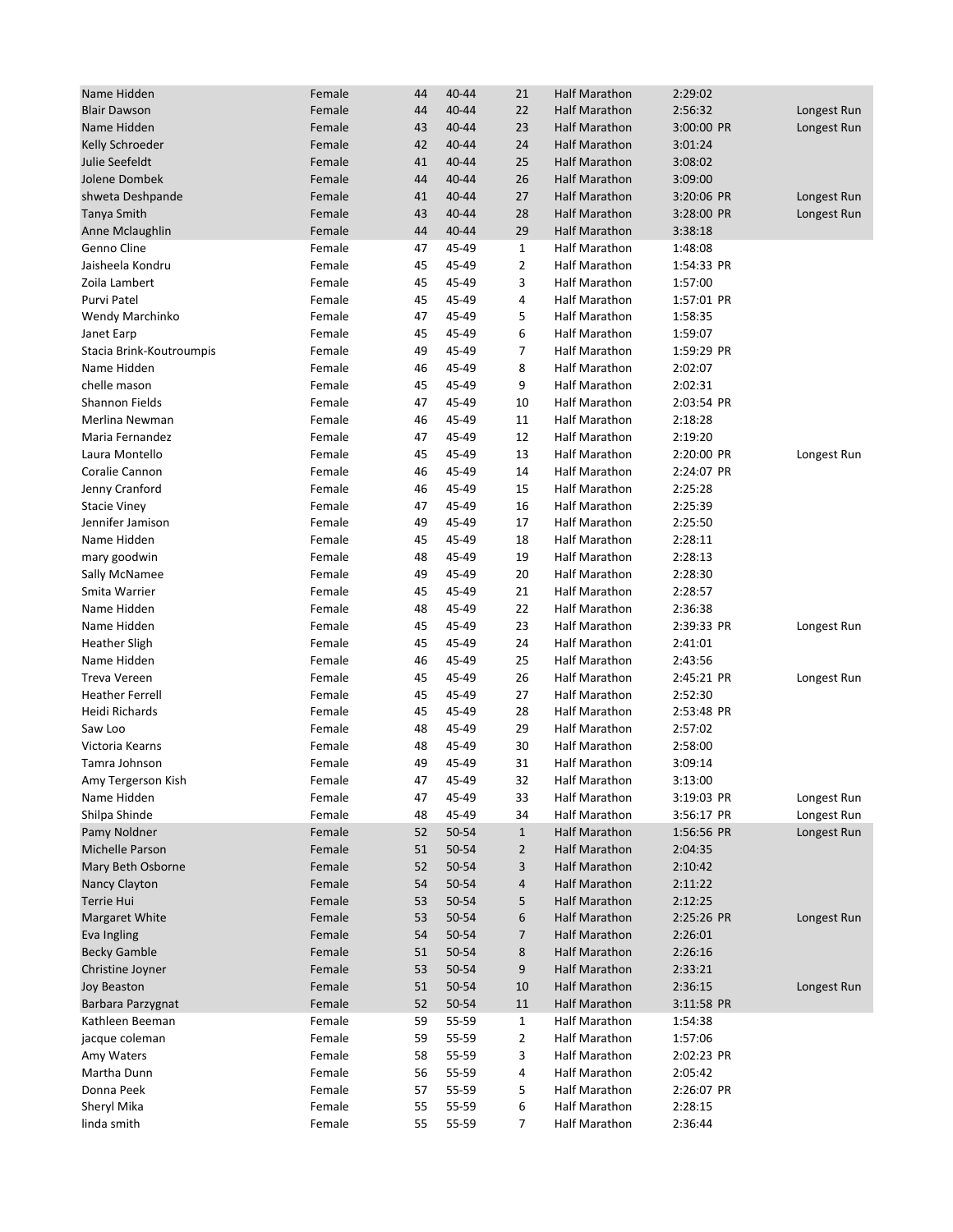| Name Hidden                                  | Female       | 59       | 55-59          | 8                       | <b>Half Marathon</b>           | 3:06:22            |             |
|----------------------------------------------|--------------|----------|----------------|-------------------------|--------------------------------|--------------------|-------------|
| <b>Beth Salmon</b>                           | Female       | 56       | 55-59          | 9                       | Half Marathon                  | 3:12:35            |             |
| Janice Sitzes                                | Female       | 57       | 55-59          | 10                      | Half Marathon                  | 3:42:08            |             |
| Lori Rose                                    | Female       | 57       | 55-59          | 11                      | Half Marathon                  | 4:04:23 PR         |             |
| Angela Anderson                              | Female       | 60       | 60-64          | $\mathbf{1}$            | <b>Half Marathon</b>           | 2:07:20            |             |
| Nena Cooper                                  | Female       | 60       | 60-64          | $\overline{2}$          | <b>Half Marathon</b>           | 2:24:44            |             |
| <b>Beth Venable</b>                          | Female       | 62       | 60-64          | 3                       | <b>Half Marathon</b>           | 2:28:00            |             |
| <b>Kim McCandless</b>                        | Female       | 63       | 60-64          | 4                       | <b>Half Marathon</b>           | 2:52:41            |             |
| <b>Esther Dill</b>                           | Female       | 68       | 65-69          | 1                       | Half Marathon                  | 2:13:40            |             |
| Sharon Soukup                                | Female       | 65       | 65-69          | $\overline{2}$          | Half Marathon                  | 2:27:45            |             |
| Barbara Ferrell                              | Female       | 69       | 65-69          | 3                       | Half Marathon                  | 2:54:08            |             |
| Jack Noel                                    | Male         | 16       | 15-19          | $\mathbf{1}$            | <b>Half Marathon</b>           | 1:27:41 PR         | Longest Run |
| <b>Henry Noel</b>                            | Male         | 18       | 15-19          | $\overline{2}$          | <b>Half Marathon</b>           | 1:28:16 PR         |             |
| Smaran Siva                                  | Male         | 15       | 15-19          | 3                       | <b>Half Marathon</b>           | 1:37:48 PR         |             |
| Name Hidden                                  | Male         | 17       | 15-19          | 4                       | <b>Half Marathon</b>           | 2:03:50            |             |
| <b>Andrew Grant</b>                          | Male         | 23       | 20-24          | 1                       | Half Marathon                  | 1:45:31 PR         | Longest Run |
| <b>Michael Kontos</b>                        | Male         | 25       | 25-29          | $\mathbf{1}$            | <b>Half Marathon</b>           | 1:23:45 PR         | Longest Run |
| Esayas Nida                                  | Male         | 26       | 25-29          | $\overline{2}$          | <b>Half Marathon</b>           | 1:28:28            |             |
| Nathan Brown                                 | Male         | 28       | 25-29          | 3                       | <b>Half Marathon</b>           | 1:29:01 PR         |             |
| Will Strayhorn                               | Male         | 28       | 25-29          | $\overline{\mathbf{4}}$ | <b>Half Marathon</b>           | 1:38:09            |             |
| Name Hidden                                  | Male         | 29       | $25 - 29$      | 5                       | <b>Half Marathon</b>           | 1:39:34 PR         |             |
| Name Hidden                                  | Male         | 27       | 25-29          | 6                       | <b>Half Marathon</b>           | 1:46:11            |             |
| Andrew de la Paz                             | Male         | 29       | 25-29          | $\overline{7}$          | <b>Half Marathon</b>           | 1:56:00            |             |
| Adam Sale                                    | Male         | 25       | 25-29          | 8                       | <b>Half Marathon</b>           | 2:01:37 PR         |             |
| Zac Giffin                                   | Male         | 29       | 25-29          | 9                       | <b>Half Marathon</b>           | 2:26:19            |             |
| Jessica David                                | Male         | 25       | 25-29          | 10                      | <b>Half Marathon</b>           | 2:32:28            |             |
| Name Hidden                                  | Male         | 25       | 25-29          | 11                      | <b>Half Marathon</b>           | 2:33:00            |             |
| John Cheadle                                 | Male         | 30       | 30-34          | $\mathbf{1}$            | Half Marathon                  | 1:28:24 PR         |             |
| Christopher Allen                            | Male         | 31       | 30-34          | $\overline{2}$          | Half Marathon                  | 1:37:52            |             |
| Name Hidden                                  | Male         | 31       | 30-34          | 3                       | Half Marathon                  | 1:38:53 PR         | Longest Run |
| Joshua Powell                                | Male         | 30       | 30-34          | 4                       | Half Marathon                  | 1:46:27 PR         |             |
| <b>Brandon Terry</b>                         | Male         | 30       | 30-34          | 5                       | Half Marathon                  | 1:46:45 PR         |             |
| Name Hidden                                  | Male         | 30       | 30-34          | 6                       | Half Marathon                  | 1:50:32 PR         | Longest Run |
| Andrew Hudson                                | Male         | 30       | 30-34          | 7                       | Half Marathon                  | 1:53:57            |             |
| Jarett Menzel                                | Male         | 31       | 30-34          | 8                       | Half Marathon                  | 1:55:35 PR         | Longest Run |
| <b>Trevor Lawson</b>                         | Male         | 30       | 30-34          | 9                       | Half Marathon                  | 1:56:05 PR         |             |
| Jeffrey morris                               | Male         | 30       | 30-34          | 10                      | Half Marathon                  | 1:57:56 PR         |             |
| <b>Thomas Rivas</b>                          | Male         | 33       | 30-34          | 11                      | Half Marathon                  | 2:03:57            |             |
| Cameron Lewis                                | Male         | 33       | 30-34          | 12                      | Half Marathon                  | 2:12:12 PR         |             |
| Kevin Denny                                  | Male         | 33       | 30-34          | 13                      | Half Marathon                  | 2:13:03            | Longest Run |
| Rohit Jakka                                  | Male         | 31       | 30-34          | 14                      | <b>Half Marathon</b>           | 2:15:34 PR         |             |
|                                              |              |          |                |                         |                                |                    | Longest Run |
| Priyesh Agrawal<br>Nicholas Immel            | Male<br>Male | 34<br>31 | 30-34<br>30-34 | 15<br>16                | Half Marathon<br>Half Marathon | 2:22:00            |             |
|                                              |              |          |                | 17                      | Half Marathon                  | 2:35:14            |             |
| <b>Victor Harding</b><br><b>Taylor Sterk</b> | Male<br>Male | 33<br>32 | 30-34<br>30-34 | 18                      | Half Marathon                  | 2:50:05<br>3:40:00 |             |
|                                              |              |          | 35-39          |                         |                                |                    |             |
| Aaron Quirk                                  | Male         | 38       |                | $\mathbf{1}$            | Half Marathon                  | 1:22:39 PR         |             |
| Drew Folk                                    | Male         | 36       | 35-39          | $\overline{2}$          | Half Marathon                  | 1:37:01 PR         |             |
| Mike Zelibor                                 | Male         | 39       | 35-39          | 3                       | Half Marathon                  | 1:38:38 PR         |             |
| Craig Cochran                                | Male         | 37       | 35-39          | 4                       | Half Marathon                  | 1:39:48            |             |
| Josh Quealy                                  | Male         | 37       | 35-39          | 5                       | Half Marathon                  | 1:43:00 PR         |             |
| <b>Chris Epps</b>                            | Male         | 36       | 35-39          | 6                       | Half Marathon                  | 1:43:28            |             |
| Javier Schloemann                            | Male         | 37       | 35-39          | 7                       | Half Marathon                  | 1:46:57 PR         | Longest Run |
| <b>Tristan York</b>                          | Male         | 39       | 35-39          | 8                       | Half Marathon                  | 1:47:23            |             |
| <b>Thomas Pasquariello</b>                   | Male         | 35       | 35-39          | 9                       | Half Marathon                  | 1:48:03 PR         | Longest Run |
| Nilesh Tharval                               | Male         | 39       | 35-39          | 10                      | Half Marathon                  | 1:48:08            |             |
| Justin Fought                                | Male         | 38       | 35-39          | 11                      | Half Marathon                  | 1:48:24            |             |
| James (Jay) Nolfo                            | Male         | 39       | 35-39          | 12                      | Half Marathon                  | 1:52:16 PR         |             |
| Xiaomin Li                                   | Male         | 37       | 35-39          | 13                      | Half Marathon                  | 1:56:19 PR         |             |
| Ryan Trask                                   | Male         | 38       | 35-39          | 14                      | Half Marathon                  | 1:58:03 PR         | Longest Run |
| Ryan Trask                                   | Male         | 38       | 35-39          | 15                      | Half Marathon                  | 1:58:03 PR         | Longest Run |
| Michael Aichele                              | Male         | 39       | 35-39          | 16                      | Half Marathon                  | 2:04:10            |             |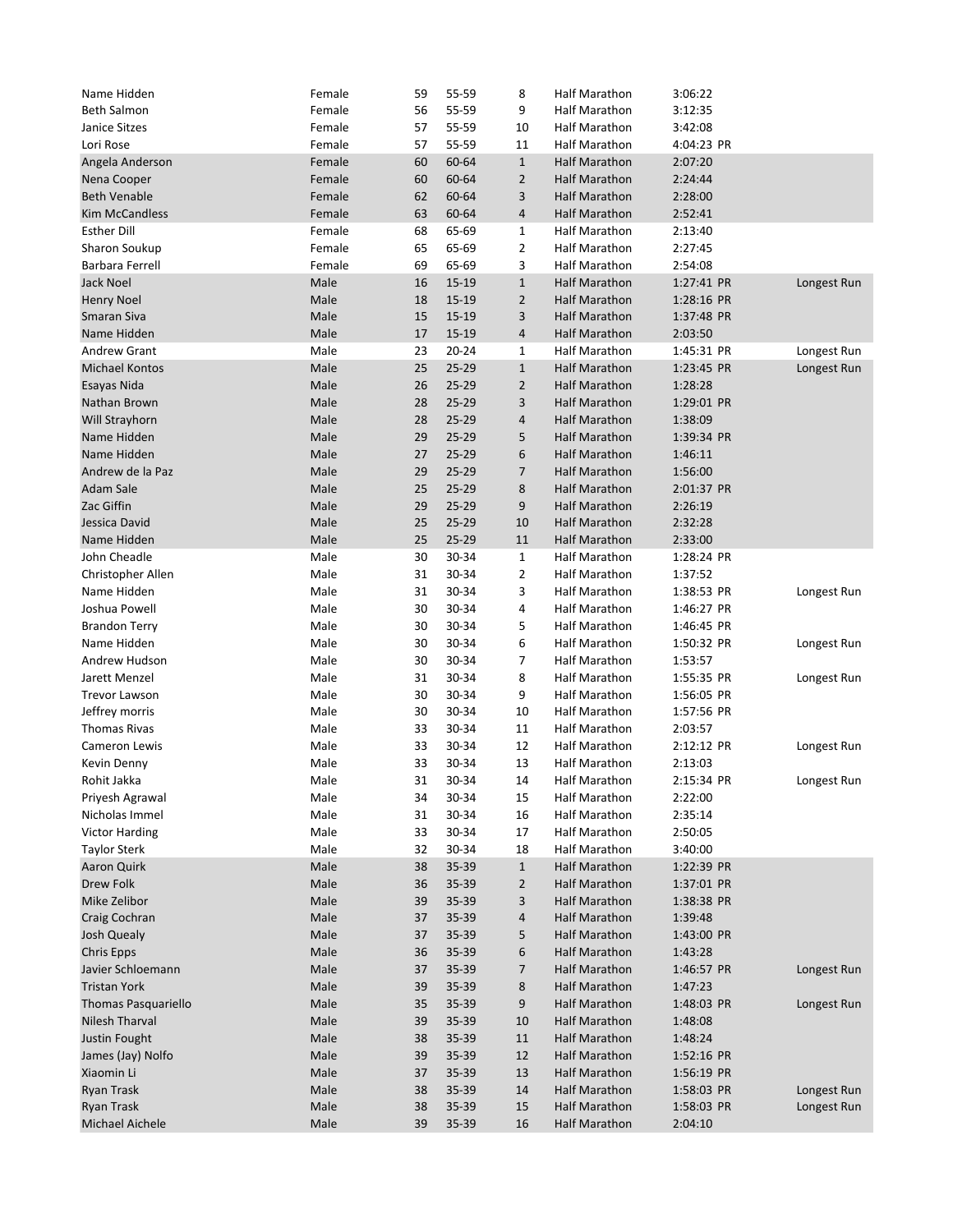| Josh Atwell                  | Male | 39 | 35-39 | 17             | <b>Half Marathon</b> | 2:04:56 PR |             |
|------------------------------|------|----|-------|----------------|----------------------|------------|-------------|
| alexander cross              | Male | 39 | 35-39 | 18             | <b>Half Marathon</b> | 2:07:15 PR | Longest Run |
| <b>Ashok Das</b>             | Male | 37 | 35-39 | 19             | <b>Half Marathon</b> | 2:12:25    |             |
| <b>Patrick Ouellette</b>     | Male | 39 | 35-39 | 20             | <b>Half Marathon</b> | 2:13:21    |             |
| <b>ANURAG VISHNOI</b>        | Male | 39 | 35-39 | 21             | <b>Half Marathon</b> | 2:22:00 PR |             |
| Ajay Anugu                   | Male | 36 | 35-39 | 22             | <b>Half Marathon</b> | 2:24:05 PR | Longest Run |
|                              |      |    |       |                |                      |            |             |
| jonathon katzmarek           | Male | 38 | 35-39 | 23             | <b>Half Marathon</b> | 2:25:43    |             |
| Shabbar Ranapurwala          | Male | 36 | 35-39 | 24             | <b>Half Marathon</b> | 2:25:58    |             |
| <b>Grant Page</b>            | Male | 39 | 35-39 | 25             | Half Marathon        | 2:41:32    | Longest Run |
| Jamie Roseborough            | Male | 36 | 35-39 | 26             | <b>Half Marathon</b> | 2:45:41 PR |             |
| Daniel Hellebuyck            | Male | 38 | 35-39 | 27             | <b>Half Marathon</b> | 2:49:00    |             |
| Jordan Wolf                  | Male | 36 | 35-39 | 28             | <b>Half Marathon</b> | 2:57:00    |             |
| Gary Wilhelm                 | Male | 44 | 40-44 | $\mathbf{1}$   | Half Marathon        | 1:39:19    |             |
| David Corin                  | Male | 42 | 40-44 | $\overline{2}$ | <b>Half Marathon</b> | 1:39:45 PR |             |
| Jan Milus                    | Male | 41 | 40-44 | 3              | <b>Half Marathon</b> | 1:42:46 PR |             |
| Name Hidden                  | Male | 42 | 40-44 | 4              | Half Marathon        | 1:44:56 PR |             |
| Will Bisanar                 | Male | 44 | 40-44 | 5              | Half Marathon        | 1:48:16    |             |
| Matthew +1:50 pacer+ Burdick | Male | 41 | 40-44 | 6              | <b>Half Marathon</b> | 1:49:50    |             |
| Name Hidden                  | Male | 42 | 40-44 | 7              | <b>Half Marathon</b> | 1:51:14 PR | Longest Run |
| Andrii Pavliuk               | Male | 44 | 40-44 | 8              | <b>Half Marathon</b> | 1:52:19    |             |
| Eric Wamback                 | Male | 43 | 40-44 | 9              | <b>Half Marathon</b> | 1:52:19 PR |             |
| John Jett                    | Male | 41 | 40-44 | 10             | <b>Half Marathon</b> | 1:57:15 PR |             |
| Glenn Brooks                 | Male | 42 | 40-44 | 11             | <b>Half Marathon</b> | 1:57:15 PR | Longest Run |
| Ramir Alcantara              | Male | 42 | 40-44 | 12             | <b>Half Marathon</b> | 1:57:37    |             |
| Tim Lynch                    | Male | 43 | 40-44 | 13             | <b>Half Marathon</b> | 1:58:34    |             |
| kaleel mohammed              | Male | 40 | 40-44 | 14             | Half Marathon        | 1:58:55    |             |
| ahmed ayad                   | Male | 41 | 40-44 | 15             | <b>Half Marathon</b> | 1:59:16 PR | Longest Run |
| jorge zambrano               | Male | 44 | 40-44 | 16             | <b>Half Marathon</b> | 2:01:23 PR | Longest Run |
| <b>NILESH GANDAS</b>         | Male | 44 | 40-44 | 17             | Half Marathon        | 2:03:23 PR |             |
|                              | Male |    | 40-44 |                |                      | 2:06:30    |             |
| Name Hidden                  |      | 42 |       | 18             | <b>Half Marathon</b> |            |             |
| Josh Crisson                 | Male | 43 | 40-44 | 19             | Half Marathon        | 2:15:31 PR |             |
| <b>Todd Riendeau</b>         | Male | 43 | 40-44 | 20             | Half Marathon        | 2:16:25    |             |
| <b>Bill Allen</b>            | Male | 41 | 40-44 | 21             | <b>Half Marathon</b> | 2:25:37 PR | Longest Run |
| Name Hidden                  | Male | 41 | 40-44 | 22             | <b>Half Marathon</b> | 2:29:45    |             |
| Daniel Bates                 | Male | 42 | 40-44 | 23             | Half Marathon        | 2:35:20    |             |
| Harshal Kulkarni             | Male | 41 | 40-44 | 24             | <b>Half Marathon</b> | 2:46:18 PR | Longest Run |
| Andy Peterson                | Male | 44 | 40-44 | 25             | <b>Half Marathon</b> | 2:46:45    |             |
| Ravi Jeyaraman               | Male | 43 | 40-44 | 26             | <b>Half Marathon</b> | 2:49:40 PR | Longest Run |
| Jerry Hung                   | Male | 46 | 45-49 | $\mathbf{1}$   | Half Marathon        | 1:35:11    |             |
| <b>Brian Terwilliger</b>     | Male | 46 | 45-49 | 2              | Half Marathon        | 1:38:09    |             |
| Name Hidden                  | Male | 47 | 45-49 | $\overline{3}$ | <b>Half Marathon</b> | 1:38:09    |             |
| Arvind Balaraman             | Male | 47 | 45-49 | 4              | Half Marathon        | 1:38:31    |             |
| Andrew Zapanta               | Male | 45 | 45-49 | 5              | Half Marathon        | 1:41:56    |             |
| Rajendra Petchetti           | Male | 49 | 45-49 | 6              | <b>Half Marathon</b> | 1:53:45 PR |             |
| james green                  | Male | 48 | 45-49 | $\overline{7}$ | <b>Half Marathon</b> | 1:57:29 PR |             |
| <b>Ronald Castro</b>         | Male | 48 | 45-49 | 8              | <b>Half Marathon</b> | 1:58:28 PR | Longest Run |
| David Rose                   | Male | 46 | 45-49 | 9              | Half Marathon        | 2:03:20    |             |
| shawn glidden                | Male | 48 | 45-49 | 10             | <b>Half Marathon</b> | 2:03:35    |             |
| Name Hidden                  | Male | 46 | 45-49 | 11             | Half Marathon        | 2:04:01 PR |             |
| Christian Ford               | Male | 46 | 45-49 | 12             | Half Marathon        | 2:04:29 PR |             |
| Peter Vierno                 | Male | 49 | 45-49 | 13             | Half Marathon        | 2:10:03 PR | Longest Run |
| Juan Candelario              | Male | 45 | 45-49 | 14             | Half Marathon        | 2:10:43    |             |
|                              |      |    |       |                |                      |            |             |
| Name Hidden                  | Male | 47 | 45-49 | 15             | Half Marathon        | 2:11:21    |             |
| Robert Dejournett            | Male | 45 | 45-49 | 16             | Half Marathon        | 2:12:00    |             |
| Name Hidden                  | Male | 49 | 45-49 | 17             | <b>Half Marathon</b> | 2:12:46    |             |
| mahesh bedade                | Male | 47 | 45-49 | 18             | Half Marathon        | 2:15:47 PR |             |
| Andrew Schofield             | Male | 46 | 45-49 | 19             | Half Marathon        | 2:16:41 PR |             |
| Ravindran Padmanabhan        | Male | 49 | 45-49 | 20             | <b>Half Marathon</b> | 2:23:18 PR |             |
| Andy Beal                    | Male | 45 | 45-49 | 21             | Half Marathon        | 2:27:22 PR |             |
| Shashi Warrier               | Male | 49 | 45-49 | 22             | <b>Half Marathon</b> | 2:28:57    |             |
| <b>Avadhoot Muley</b>        | Male | 46 | 45-49 | 23             | Half Marathon        | 2:33:48 PR | Longest Run |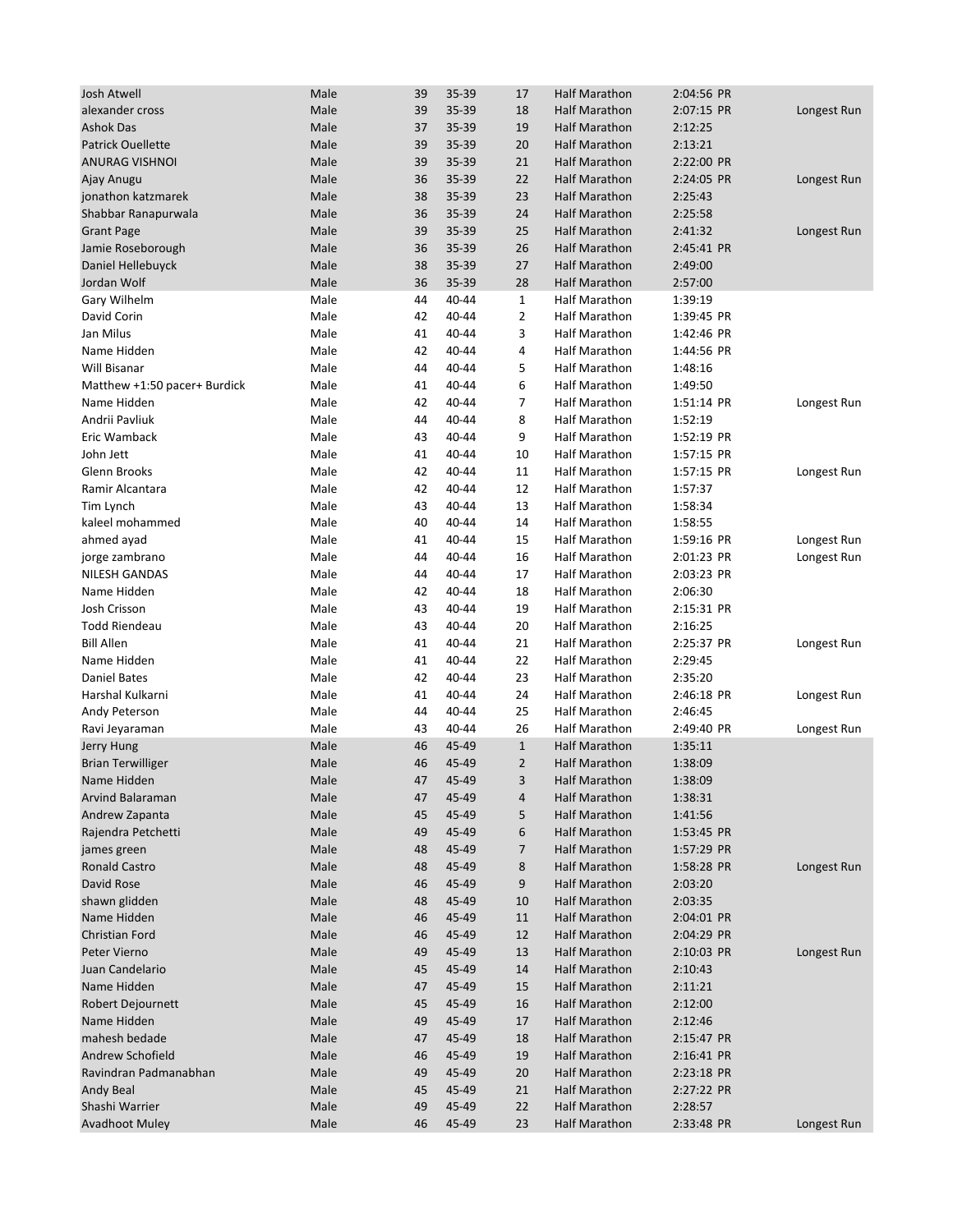| satya sirigineedi                       | Male | 45       | 45-49 | 24             | <b>Half Marathon</b>                         | 2:34:13 PR         | Longest Run |
|-----------------------------------------|------|----------|-------|----------------|----------------------------------------------|--------------------|-------------|
| <b>Andrew Veety</b>                     | Male | 45       | 45-49 | 25             | <b>Half Marathon</b>                         | 2:48:16            |             |
| Srinivasa Motamarri                     | Male | 49       | 45-49 | 26             | <b>Half Marathon</b>                         | 3:03:46            |             |
| Glenn Seefeldt                          | Male | 46       | 45-49 | 27             | <b>Half Marathon</b>                         | 3:25:09            |             |
| Carlos Candelaria                       | Male | 48       | 45-49 | 28             | <b>Half Marathon</b>                         | 4:48:33            |             |
| Michael Fitzgerald                      | Male | 53       | 50-54 | $\mathbf 1$    | <b>Half Marathon</b>                         | 1:42:03 PR         |             |
| Robert Qiu                              | Male | 52       | 50-54 | $\overline{2}$ | <b>Half Marathon</b>                         | 1:47:10 PR         |             |
| <b>Bob Savino</b>                       | Male | 51       | 50-54 | 3              | <b>Half Marathon</b>                         | 1:49:00            |             |
| Name Hidden                             | Male | 51       | 50-54 | 4              | <b>Half Marathon</b>                         | 1:54:13 PR         | Longest Run |
| <b>Bill Blackert</b>                    | Male | 51       | 50-54 | 5              | <b>Half Marathon</b>                         | 2:02:24            |             |
| Mike Wood                               | Male | 50       | 50-54 | 6              | <b>Half Marathon</b>                         | 2:06:40            |             |
| <b>Balu Ambady</b>                      | Male | 52       | 50-54 | 7              | <b>Half Marathon</b>                         | 2:09:33            |             |
| robert signore                          | Male | 51       | 50-54 | 8              | <b>Half Marathon</b>                         | 2:11:24            |             |
| Jayanth Rajamony                        | Male | 51       | 50-54 | 9              | <b>Half Marathon</b>                         | 2:13:23 PR         |             |
|                                         | Male | 50       | 50-54 | 10             | <b>Half Marathon</b>                         | 2:13:54            |             |
| <b>Anthony Stuart</b><br>Serf Hernandez | Male | 51       | 50-54 | 11             | <b>Half Marathon</b>                         | 2:15:58 PR         |             |
|                                         | Male |          | 50-54 | 12             |                                              |                    |             |
| joe burke                               | Male | 50<br>54 | 50-54 | 13             | <b>Half Marathon</b>                         | 2:16:00<br>2:21:15 |             |
| Craig Ridenour                          |      |          |       |                | <b>Half Marathon</b><br><b>Half Marathon</b> |                    |             |
| Venkatesh Nakkala                       | Male | 51       | 50-54 | 14             |                                              | 2:21:33            |             |
| Kit Lo                                  | Male | 54       | 50-54 | 15             | <b>Half Marathon</b>                         | 2:22:07            | Longest Run |
| Paul Dwyer                              | Male | 51       | 50-54 | 16             | <b>Half Marathon</b>                         | 2:23:02            |             |
| <b>Edward Maydew</b>                    | Male | 53       | 50-54 | 17             | Half Marathon                                | 2:27:25            |             |
| <b>Thomas DePeal</b>                    | Male | 52       | 50-54 | 18             | <b>Half Marathon</b>                         | 2:30:44            |             |
| Thyagarajan Vallabhan                   | Male | 51       | 50-54 | 19             | <b>Half Marathon</b>                         | 2:50:56 PR         |             |
| Ganesh Subramanian                      | Male | 54       | 50-54 | 20             | <b>Half Marathon</b>                         | 2:54:36            |             |
| sankar ramesh                           | Male | 53       | 50-54 | 21             | <b>Half Marathon</b>                         | 3:10:03            |             |
| Ravi Sundararajan                       | Male | 52       | 50-54 | 22             | <b>Half Marathon</b>                         | 3:55:32            |             |
| Sam Vadlamudi                           | Male | 54       | 50-54 | 23             | <b>Half Marathon</b>                         | 4:00:00 PR         | Longest Run |
| Mark Smith                              | Male | 57       | 55-59 | $\mathbf{1}$   | <b>Half Marathon</b>                         | 1:30:40            |             |
| Sam Bigelow                             | Male | 57       | 55-59 | $\overline{2}$ | <b>Half Marathon</b>                         | 1:49:49            |             |
| Jim Wyland                              | Male | 55       | 55-59 | 3              | <b>Half Marathon</b>                         | 1:50:53            |             |
| Kyle Lundby                             | Male | 55       | 55-59 | 4              | <b>Half Marathon</b>                         | 1:55:43            |             |
| Ronald Repage                           | Male | 55       | 55-59 | 5              | <b>Half Marathon</b>                         | 1:58:12            |             |
| David King                              | Male | 58       | 55-59 | 6              | <b>Half Marathon</b>                         | 2:05:38            |             |
| <b>Bob Naegele</b>                      | Male | 56       | 55-59 | 7              | <b>Half Marathon</b>                         | 2:08:11 PR         | Longest Run |
| <b>Ken Polleck</b>                      | Male | 58       | 55-59 | 8              | <b>Half Marathon</b>                         | 2:08:38            |             |
| Name Hidden                             | Male | 56       | 55-59 | 9              | <b>Half Marathon</b>                         | 2:10:02            |             |
| Name Hidden                             | Male | 59       | 55-59 | 10             | <b>Half Marathon</b>                         | 2:15:40            |             |
| Sanje Kak                               | Male | 56       | 55-59 | 11             | <b>Half Marathon</b>                         | 2:16:14            |             |
| lan Farrell                             | Male | 55       | 55-59 | 12             | <b>Half Marathon</b>                         | 2:18:11            |             |
| Keith Boswell                           | Male | 55       | 55-59 | $13\,$         | <b>Half Marathon</b>                         | 2:21:34            |             |
| Name Hidden                             | Male | 56       | 55-59 | 14             | <b>Half Marathon</b>                         | 2:46:34            |             |
| Daniel Eskenazi                         | Male | 57       | 55-59 | 15             | <b>Half Marathon</b>                         | 2:57:55 PR         |             |
| David Anderson                          | Male | 56       | 55-59 | 16             | <b>Half Marathon</b>                         | 3:05:10            |             |
| David Cuccaro                           | Male | 61       | 60-64 | 1              | Half Marathon                                | 1:55:54            |             |
| Douglas Koenig                          | Male | 64       | 60-64 | 2              | <b>Half Marathon</b>                         | 1:57:05 PR         |             |
| John Bahouth                            | Male | 63       | 60-64 | 3              | Half Marathon                                | 1:58:53            |             |
| chris elliott                           | Male | 60       | 60-64 | 4              | Half Marathon                                | 2:05:16            |             |
| Chuck Lindsay                           | Male | 62       | 60-64 | 5              | Half Marathon                                | 2:10:37            |             |
| todf haines                             | Male | 60       | 60-64 | 6              | Half Marathon                                | 2:59:30            |             |
| John Austin                             | Male | 67       | 65-69 | $\mathbf{1}$   | <b>Half Marathon</b>                         | 1:38:11            |             |
| Name Hidden                             | Male | 66       | 65-69 | $\overline{2}$ | <b>Half Marathon</b>                         | 1:59:03            |             |
| John Kimball                            | Male | 65       | 65-69 | 3              | <b>Half Marathon</b>                         | 2:11:20 PR         |             |
| Abdi Salahshour                         | Male | 66       | 65-69 | 4              | <b>Half Marathon</b>                         | 2:22:07            |             |
| Ray Constantine                         | Male | 67       | 65-69 | 5              | <b>Half Marathon</b>                         | 2:30:16            |             |
| Randall Riley                           | Male | 70       | 70-74 | 1              | Half Marathon                                | 2:14:24            |             |
| <b>Edwin Ridout</b>                     | Male | 70       | 70-74 | $\overline{2}$ | Half Marathon                                | 2:17:13            |             |

| <b>Full Marathon - Age Group Results</b> |        |     |      |                |          |             |          |  |  |  |  |  |
|------------------------------------------|--------|-----|------|----------------|----------|-------------|----------|--|--|--|--|--|
|                                          |        |     | Age. | AG.            |          |             | Personal |  |  |  |  |  |
| Name                                     | Gender | Age |      | Group Position | Distance | <b>Time</b> | Record?  |  |  |  |  |  |

Longest Run?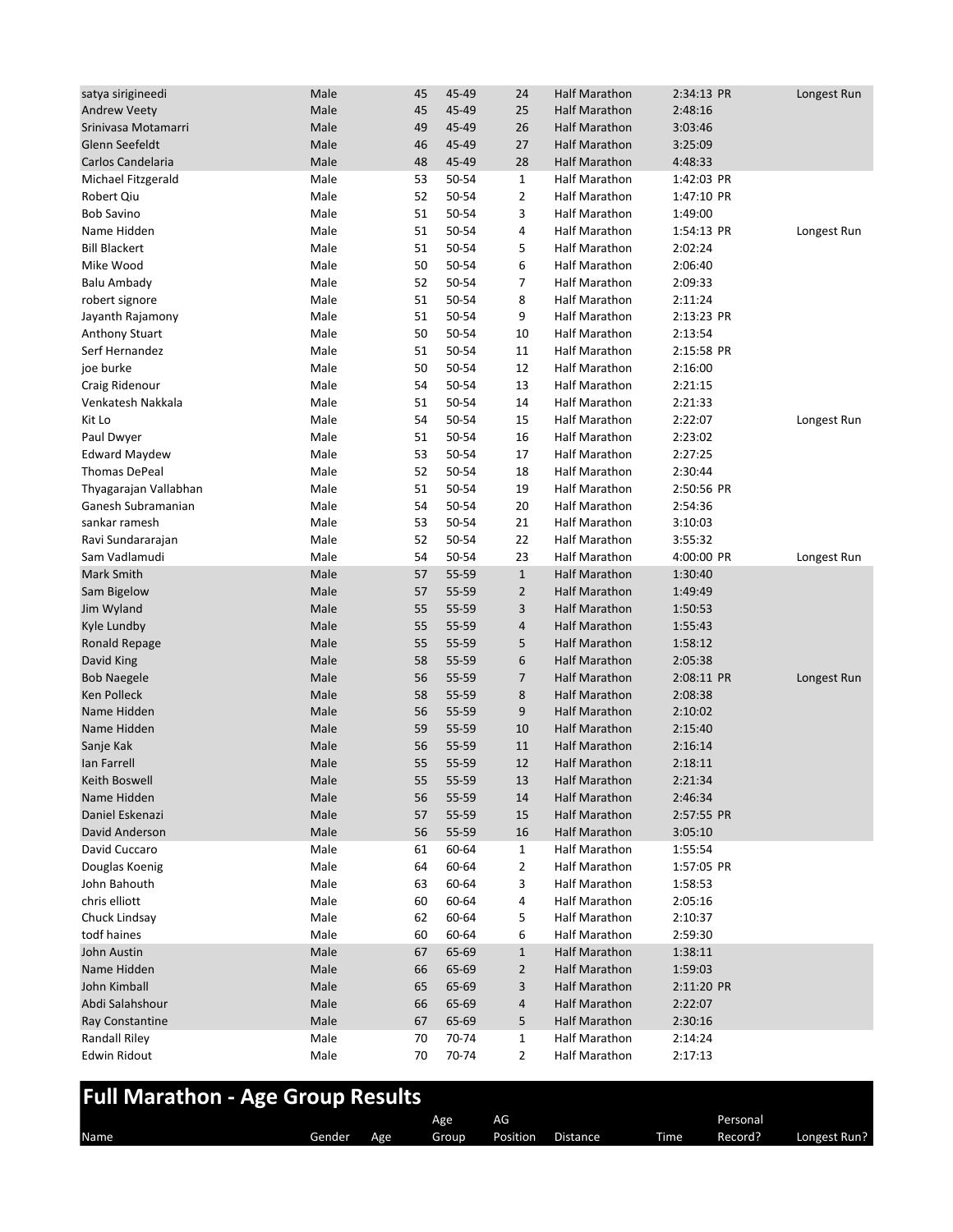| Sydney Bezanson                    | Female | 23 | $20 - 24$ | $\mathbf{1}$   | <b>Full Marathon</b> | 3:59:21 PR | Longest Run |
|------------------------------------|--------|----|-----------|----------------|----------------------|------------|-------------|
| Name Hidden                        | Female | 23 | $20 - 24$ | $\overline{2}$ | <b>Full Marathon</b> | 4:03:09 PR | Longest Run |
| Name Hidden                        | Female | 24 | $20 - 24$ | 3              | <b>Full Marathon</b> | 4:04:19    |             |
| <b>Meredith McNamee</b>            | Female | 22 | $20 - 24$ | 4              | <b>Full Marathon</b> | 4:30:18 PR | Longest Run |
| Name Hidden                        | Female | 20 | 20-24     | 5              | <b>Full Marathon</b> | 4:58:14 PR |             |
| Lauren Carrell                     | Female | 24 | $20 - 24$ | 6              | <b>Full Marathon</b> | 5:05:10 PR | Longest Run |
| Madalyn Strahl                     | Female | 26 | $25 - 29$ | $\mathbf{1}$   | <b>Full Marathon</b> | 3:27:40 PR | Longest Run |
| <b>Katharine Ahrens</b>            | Female | 27 | 25-29     | $\overline{2}$ | <b>Full Marathon</b> | 3:51:31 PR |             |
| Emma Schmidt                       | Female | 29 | 25-29     | 3              | <b>Full Marathon</b> | 4:03:51 PR | Longest Run |
| Erika Brandt                       | Female | 28 | $25 - 29$ | 4              | <b>Full Marathon</b> | 4:04:00 PR | Longest Run |
| Madeline Stambaugh                 | Female | 25 | $25 - 29$ | 5              | <b>Full Marathon</b> | 4:09:12    |             |
| Rachel Radulovich                  | Female | 25 | $25 - 29$ | 6              | <b>Full Marathon</b> | 4:14:05    |             |
| Lydia Freeman                      | Female | 29 | $25 - 29$ | $\overline{7}$ | <b>Full Marathon</b> | 4:14:52    |             |
| Bretta Fylstra                     | Female | 25 | $25 - 29$ | 8              | <b>Full Marathon</b> | 4:43:34 PR | Longest Run |
| Hanna Berghout                     | Female | 26 | $25 - 29$ | 9              | <b>Full Marathon</b> | 4:58:53 PR | Longest Run |
| rachel warren                      | Female | 26 | $25 - 29$ | 10             | <b>Full Marathon</b> | 5:05:09 PR | Longest Run |
| <b>Emily Hamma</b>                 | Female | 29 | 25-29     | 11             | <b>Full Marathon</b> | 5:22:34 PR |             |
| Name Hidden                        | Female | 26 | $25 - 29$ | 12             | <b>Full Marathon</b> | 5:58:05 PR | Longest Run |
| <b>Elizabeth Sager</b>             | Female | 30 | 30-34     | $\mathbf{1}$   | <b>Full Marathon</b> | 3:47:27    |             |
| <b>Brittany Griffin</b>            | Female | 31 | 30-34     | $\overline{2}$ | <b>Full Marathon</b> | 3:47:44 PR | Longest Run |
| Paige Roseman                      | Female | 32 | 30-34     | 3              | <b>Full Marathon</b> | 4:14:52 PR | Longest Run |
| Jackie Davis                       | Female | 32 | 30-34     | 4              | <b>Full Marathon</b> | 4:29:37 PR |             |
| Name Hidden                        | Female | 33 | 30-34     | 5              | <b>Full Marathon</b> | 4:34:56    |             |
| kacie brewer                       | Female | 33 | 30-34     | 6              | <b>Full Marathon</b> | 4:37:24    |             |
| Megan Brendle                      | Female | 33 | 30-34     | 7              | <b>Full Marathon</b> | 4:42:38 PR | Longest Run |
|                                    |        |    |           |                | <b>Full Marathon</b> |            |             |
| Name Hidden                        | Female | 31 | 30-34     | 8              |                      | 5:00:10 PR | Longest Run |
| Nicole Plazio                      | Female | 34 | 30-34     | 9              | <b>Full Marathon</b> | 5:58:02    |             |
| carrie endara                      | Female | 37 | 35-39     | $1\,$          | <b>Full Marathon</b> | 3:19:13    |             |
| Rebecca Johnson                    | Female | 39 | 35-39     | $\overline{2}$ | <b>Full Marathon</b> | 3:26:23 PR | Longest Run |
| Name Hidden                        | Female | 39 | 35-39     | 3              | <b>Full Marathon</b> | 3:28:03    |             |
| Jessica Hanson                     | Female | 35 | 35-39     | $\overline{4}$ | <b>Full Marathon</b> | 3:57:30 PR | Longest Run |
| Heather Sorgen                     | Female | 37 | 35-39     | 5              | <b>Full Marathon</b> | 4:14:05 PR |             |
| Elizabeth Husted                   | Female | 37 | 35-39     | 6              | <b>Full Marathon</b> | 4:22:52 PR | Longest Run |
| <b>Brooke Carlyle</b>              | Female | 39 | 35-39     | 7              | <b>Full Marathon</b> | 4:27:02    |             |
| Meghan Vanasek                     | Female | 36 | 35-39     | 8              | <b>Full Marathon</b> | 4:40:00 PR | Longest Run |
| Kristen Gulish                     | Female | 36 | 35-39     | 9              | <b>Full Marathon</b> | 4:42:44 PR |             |
| Krystle Cook                       | Female | 38 | 35-39     | 10             | <b>Full Marathon</b> | 4:45:27 PR | Longest Run |
| Kristen Janicek                    | Female | 37 | 35-39     | 11             | <b>Full Marathon</b> | 4:46:13 PR | Longest Run |
| <b>Taylor Libby</b>                | Female | 37 | 35-39     | 12             | <b>Full Marathon</b> | 4:55:46    |             |
| <b>Brandy Arnold</b>               | Female | 43 | 40-44     | 1              | <b>Full Marathon</b> | 4:25:10 PR |             |
| Jean Henschel                      | Female | 43 | 40-44     | 2              | <b>Full Marathon</b> | 4:30:00    | Longest Run |
| Amy Burkhead                       | Female | 44 | 40-44     | 3              | <b>Full Marathon</b> | 4:38:46 PR |             |
| jessica reilly                     | Female | 43 | 40-44     | 4              | <b>Full Marathon</b> | 4:44:49    |             |
| kay woods                          | Female | 44 | 40-44     | 5              | <b>Full Marathon</b> | 4:52:00 PR |             |
| kari van Hoy                       | Female | 41 | 40-44     | 6              | <b>Full Marathon</b> | 4:58:34 PR | Longest Run |
| melissa abrams                     | Female | 40 | 40-44     | 7              | <b>Full Marathon</b> | 4:59:49    |             |
| <b>Tiffany Morgan</b>              | Female | 44 | 40-44     | 8              | <b>Full Marathon</b> | 5:05:09    |             |
| Stephanie Elliott                  | Female | 41 | 40-44     | 9              | <b>Full Marathon</b> | 5:12:08 PR | Longest Run |
| Jenny McKellar                     | Female | 40 | 40-44     | 10             | <b>Full Marathon</b> | 5:18:54 PR | Longest Run |
| Rebecca Callahan                   | Female | 44 | 40-44     | 11             | <b>Full Marathon</b> | 5:26:52 PR | Longest Run |
| Susanna Stevens                    | Female | 40 | 40-44     | 12             | <b>Full Marathon</b> | 5:30:00    |             |
| <b>Holly Dobson</b>                | Female | 44 | 40-44     | 13             | <b>Full Marathon</b> | 5:52:27 PR |             |
| Courtney Tillman                   | Female | 40 | 40-44     | 14             | <b>Full Marathon</b> | 5:58:00    |             |
| Monica Gibbs                       | Female | 42 | 40-44     | 15             | <b>Full Marathon</b> | 6:17:52    |             |
| Crystal Olson                      | Female | 40 | 40-44     | 16             | <b>Full Marathon</b> | 7:14:07    |             |
| tracy Dodrill                      | Female | 49 | 45-49     | $\mathbf{1}$   | <b>Full Marathon</b> | 3:42:15 PR |             |
| Lisa Aponte-Wolff                  | Female | 48 | 45-49     | $\overline{2}$ | <b>Full Marathon</b> | 3:48:16 PR |             |
| Debbie DeYulia                     | Female | 47 | 45-49     | 3              | <b>Full Marathon</b> | 3:57:59 PR |             |
| camilla Cedergrund                 | Female | 48 | 45-49     | 4              | <b>Full Marathon</b> | 3:58:47    |             |
|                                    | Female | 45 | 45-49     | 5              | <b>Full Marathon</b> | 3:58:51 PR |             |
|                                    |        |    |           |                |                      |            |             |
| Carlin Barmada<br>Wendy Castilleja | Female | 47 | 45-49     | 6              | <b>Full Marathon</b> | 4:15:50 PR |             |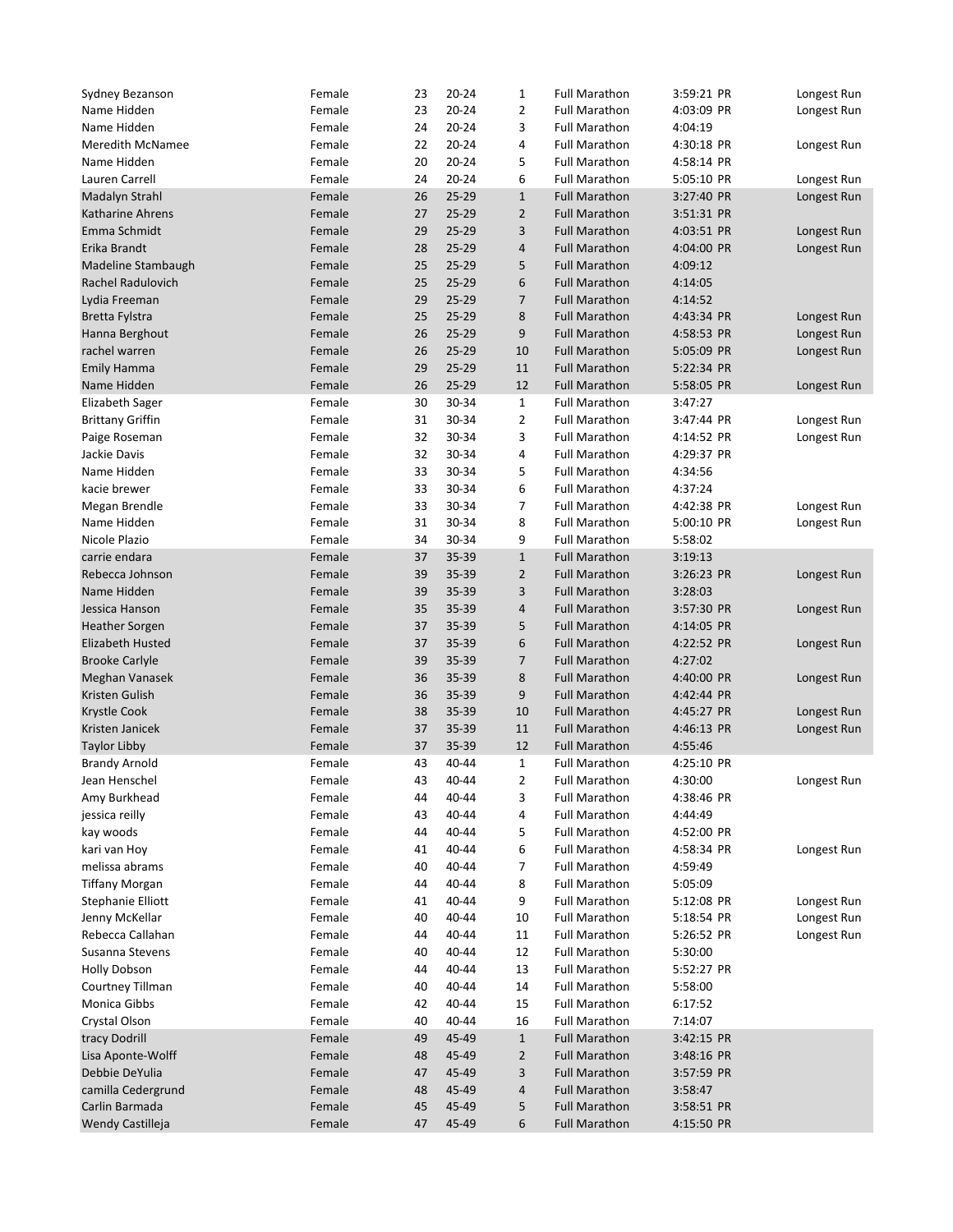| Claudia Rose              | Female | 47 | 45-49     | 7              | <b>Full Marathon</b> | 4:19:53    |             |
|---------------------------|--------|----|-----------|----------------|----------------------|------------|-------------|
| Victoria Kendra           | Female | 49 | 45-49     | 8              | <b>Full Marathon</b> | 4:54:01    |             |
| Name Hidden               | Female | 47 | 45-49     | 9              | <b>Full Marathon</b> | 4:55:40    |             |
| Joanna Downer             | Female | 48 | 45-49     | 10             | <b>Full Marathon</b> | 5:29:16    |             |
| <b>Monica Velez</b>       | Female | 48 | 45-49     | 11             | <b>Full Marathon</b> | 5:32:13 PR | Longest Run |
| Lisa McFadden             | Female | 46 | 45-49     | 12             | <b>Full Marathon</b> | 6:03:59    |             |
| kelly clark               | Female | 49 | 45-49     | 13             | <b>Full Marathon</b> | 6:11:14    |             |
| Renee Almond              | Female | 45 | 45-49     | 14             | <b>Full Marathon</b> | 6:29:36    |             |
|                           | Female | 47 | 45-49     | 15             |                      |            |             |
| Angela Yi                 |        |    |           |                | <b>Full Marathon</b> | 7:14:07 PR | Longest Run |
| <b>Nawal Hopkins</b>      | Female | 50 | 50-54     | $\mathbf{1}$   | <b>Full Marathon</b> | 4:28:58 PR |             |
| Jennifer Berghout         | Female | 51 | 50-54     | $\overline{2}$ | <b>Full Marathon</b> | 4:55:00    |             |
| Deanna Kerrigan           | Female | 53 | 50-54     | 3              | <b>Full Marathon</b> | 5:33:11    |             |
| Lesa DePeal               | Female | 51 | 50-54     | 4              | <b>Full Marathon</b> | 5:40:38    |             |
| Jean Rigatti              | Female | 55 | 55-59     | $\mathbf{1}$   | <b>Full Marathon</b> | 4:13:35    |             |
| Candy Hoffman             | Female | 56 | 55-59     | $\overline{2}$ | <b>Full Marathon</b> | 4:14:01    |             |
| <b>Ryn Morrison</b>       | Female | 55 | 55-59     | 3              | <b>Full Marathon</b> | 4:17:34    |             |
| <b>Mary Carson</b>        | Female | 59 | 55-59     | 4              | <b>Full Marathon</b> | 5:41:53 PR | Longest Run |
| Kelly Bridgeman           | Female | 55 | 55-59     | 5              | <b>Full Marathon</b> | 5:46:00    |             |
| debra ramini              | Female | 62 | 60-64     | #REF!          | <b>Full Marathon</b> | 6:11:16    |             |
| Katrina Robeck            | Female | 67 | 65-69     | $\mathbf{1}$   | <b>Full Marathon</b> | 5:40:19    |             |
| <b>Christian Martinez</b> | Male   | 19 | 15-19     | $\mathbf{1}$   | <b>Full Marathon</b> | 3:22:06 PR | Longest Run |
| Reed Barmada              | Male   | 17 | 15-19     | $\overline{2}$ | <b>Full Marathon</b> | 3:58:51 PR |             |
| <b>Charlie Daniel</b>     | Male   | 22 | 20-24     | $\mathbf{1}$   | <b>Full Marathon</b> | 2:54:34 PR |             |
| Jared Goldman             | Male   | 21 | $20 - 24$ | $\overline{2}$ | <b>Full Marathon</b> | 3:03:55 PR | Longest Run |
| David Stevens             | Male   | 23 | $20 - 24$ | 3              | <b>Full Marathon</b> | 3:44:48 PR | Longest Run |
| Joshua Bryant             | Male   | 21 | 20-24     | 4              | <b>Full Marathon</b> | 3:54:11 PR | Longest Run |
| Chris Diehl               | Male   | 23 | $20 - 24$ | 5              | <b>Full Marathon</b> | 4:15:22 PR | Longest Run |
| Timothy Wipperman         | Male   | 21 | $20 - 24$ | 6              | <b>Full Marathon</b> | 4:41:00 PR | Longest Run |
| Zachary Wilson            | Male   | 28 | 25-29     | $\mathbf{1}$   | <b>Full Marathon</b> | 3:06:57 PR |             |
| <b>Greg Horning</b>       | Male   | 25 | 25-29     | $\overline{2}$ | <b>Full Marathon</b> | 3:07:00    |             |
| <b>Ryan Hatton</b>        | Male   | 27 | 25-29     | 3              | <b>Full Marathon</b> | 3:11:30    |             |
| Ramin Shaheedian          | Male   | 28 | 25-29     | 4              | <b>Full Marathon</b> | 3:16:08    |             |
| Nicholas Ader             | Male   | 26 | 25-29     | 5              | <b>Full Marathon</b> | 3:19:10 PR | Longest Run |
| Name Hidden               | Male   | 26 | 25-29     | 6              | <b>Full Marathon</b> | 3:22:21 PR |             |
| William Swofford          | Male   | 29 | 25-29     | $\overline{7}$ | <b>Full Marathon</b> |            | Longest Run |
| Eric Lee                  |        |    |           |                |                      | 3:32:12    |             |
|                           | Male   | 28 | 25-29     | 8              | <b>Full Marathon</b> | 3:48:11    |             |
| Aiyappa Byrajanda         | Male   | 25 | 25-29     | 9              | <b>Full Marathon</b> | 4:13:39 PR | Longest Run |
| <b>Mark Coggins</b>       | Male   | 27 | 25-29     | 10             | <b>Full Marathon</b> | 4:44:02 PR | Longest Run |
| Alex Nikoukary            | Male   | 25 | 25-29     | 11             | <b>Full Marathon</b> | 4:51:01 PR | Longest Run |
| <b>Timothy Gubitz</b>     | Male   | 32 | 30-34     | $\mathbf{1}$   | <b>Full Marathon</b> | 2:58:33 PR |             |
| ben allen                 | Male   | 31 | 30-34     | 2              | <b>Full Marathon</b> | 3:16:01 PR |             |
| Darren Guffey             | Male   | 30 | 30-34     | 3              | <b>Full Marathon</b> | 3:21:09 PR | Longest Run |
| Nick Joyner               | Male   | 31 | 30-34     | 4              | <b>Full Marathon</b> | 4:01:47 PR |             |
| Philip Murray             | Male   | 32 | 30-34     | 5              | <b>Full Marathon</b> | 4:07:00 PR |             |
| David Corbitt             | Male   | 33 | 30-34     | 6              | <b>Full Marathon</b> | 4:11:21 PR |             |
| David Corbitt             | Male   | 33 | 30-34     | 7              | <b>Full Marathon</b> | 4:11:21 PR |             |
| Cody Hobbs                | Male   | 31 | 30-34     | 8              | Full Marathon        | 4:14:20 PR | Longest Run |
| Samuel Engebose           | Male   | 31 | 30-34     | 9              | <b>Full Marathon</b> | 4:22:05 PR | Longest Run |
| max horgan                | Male   | 33 | 30-34     | 10             | <b>Full Marathon</b> | 4:38:06 PR | Longest Run |
| Name Hidden               | Male   | 38 | 35-39     | $\mathbf{1}$   | <b>Full Marathon</b> | 3:04:40    |             |
| <b>Matt Glass</b>         | Male   | 38 | 35-39     | $\overline{2}$ | <b>Full Marathon</b> | 3:13:31    |             |
| Andrew Peddy              | Male   | 36 | 35-39     | 3              | <b>Full Marathon</b> | 3:27:38    |             |
| Zak Pierce                | Male   | 35 | 35-39     | 4              | <b>Full Marathon</b> | 3:35:53 PR | Longest Run |
| Sathya Murthy             | Male   | 36 | 35-39     | 5              | <b>Full Marathon</b> | 3:40:12 PR | Longest Run |
| Jesse Kaluka              | Male   | 39 | 35-39     | 6              | <b>Full Marathon</b> | 3:42:10 PR | Longest Run |
| Colin McNevin             | Male   | 36 | 35-39     | 7              | <b>Full Marathon</b> | 3:56:20 PR |             |
| James Campbell            | Male   | 38 | 35-39     | 8              | <b>Full Marathon</b> | 3:57:10 PR | Longest Run |
| Derek Cyr                 | Male   | 37 | 35-39     | 9              | <b>Full Marathon</b> | 3:58:59    | Longest Run |
|                           |        |    |           |                |                      |            |             |
| <b>Brian Jodice</b>       | Male   | 38 | 35-39     | 10             | <b>Full Marathon</b> | 4:40:36 PR | Longest Run |
| steven Chapman            | Male   | 37 | 35-39     | 11             | <b>Full Marathon</b> | 4:44:09 PR |             |
| Kenny Brinker             | Male   | 39 | 35-39     | 12             | <b>Full Marathon</b> | 4:44:47    |             |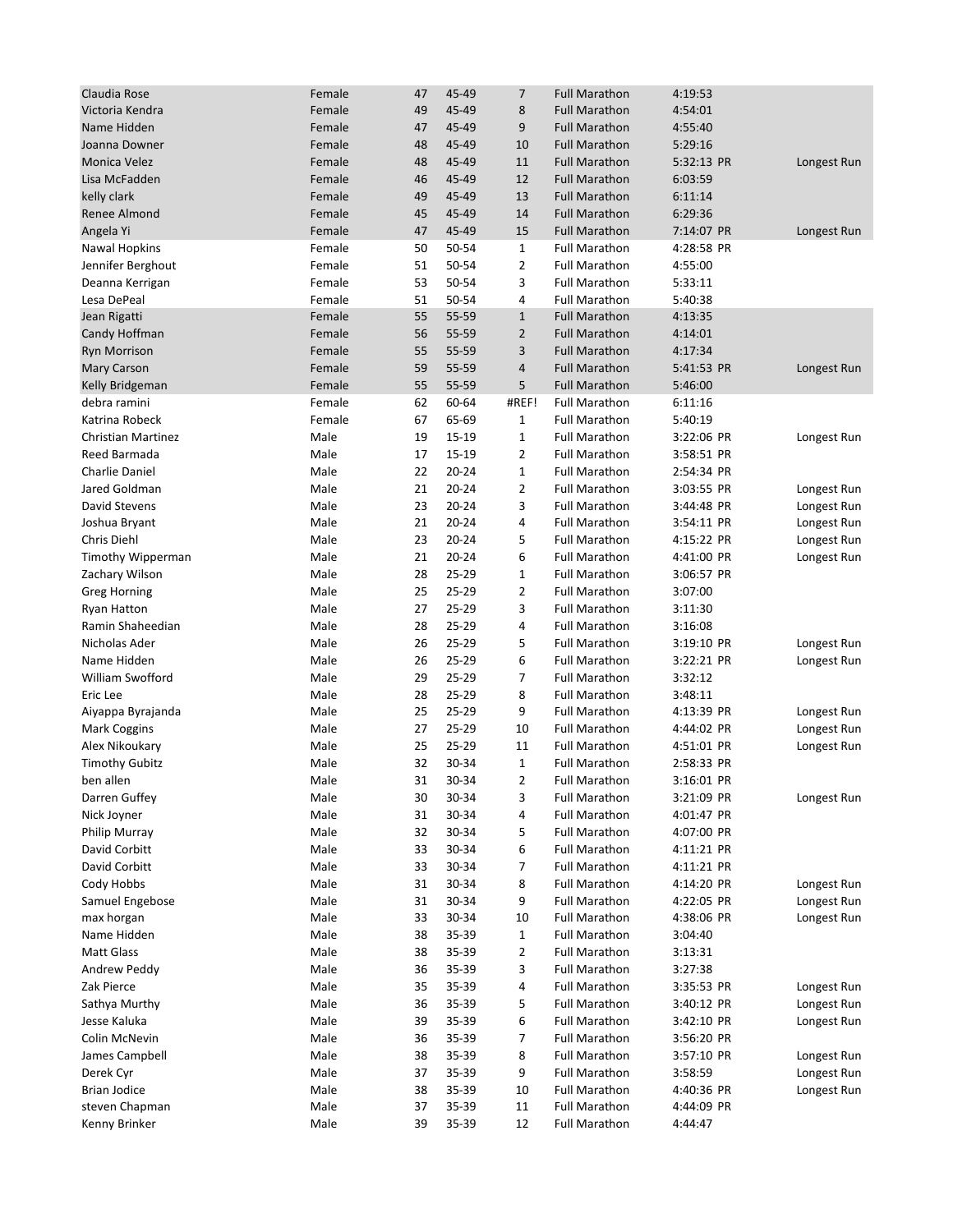| Pavlo Basiuk                  | Male | 35 | 35-39 | 13             | <b>Full Marathon</b> | 5:00:54 PR | Longest Run |
|-------------------------------|------|----|-------|----------------|----------------------|------------|-------------|
| Jerry Tillman                 | Male | 39 | 35-39 | 14             | <b>Full Marathon</b> | 5:13:03 PR | Longest Run |
| Phil Newton                   | Male | 37 | 35-39 | 15             | <b>Full Marathon</b> | 5:37:39 PR | Longest Run |
| <b>Samuel Gattis</b>          | Male | 38 | 35-39 | 16             | <b>Full Marathon</b> | 5:41:03 PR | Longest Run |
| Ryan McDevitt                 | Male | 40 | 40-44 | $\mathbf{1}$   | <b>Full Marathon</b> | 2:49:07    |             |
| Jonathan Story                | Male | 40 | 40-44 | $\overline{2}$ | <b>Full Marathon</b> | 3:06:18    |             |
| Scott Gordon                  | Male | 40 | 40-44 | 3              | <b>Full Marathon</b> | 3:29:25 PR | Longest Run |
| Daniel O'Connor               | Male | 42 | 40-44 | 4              | <b>Full Marathon</b> | 3:39:44 PR |             |
| Jeffrey Forry                 | Male | 40 | 40-44 | 5              | <b>Full Marathon</b> | 3:49:30 PR | Longest Run |
| Shih-Heng Chen                | Male | 41 | 40-44 | 6              | <b>Full Marathon</b> | 3:50:55 PR |             |
| <b>Bo Norris</b>              | Male | 40 | 40-44 | 7              | <b>Full Marathon</b> | 3:50:56    |             |
| Xavier A Antony savuri Adimai | Male | 42 | 40-44 | 8              | <b>Full Marathon</b> | 3:55:12 PR | Longest Run |
| Name Hidden                   | Male | 40 | 40-44 | 9              | <b>Full Marathon</b> | 4:15:20 PR | Longest Run |
| Quintin Koca                  | Male | 43 | 40-44 | 10             | <b>Full Marathon</b> | 4:22:52 PR | Longest Run |
| <b>Tripp Byrd</b>             | Male | 41 | 40-44 | 11             | <b>Full Marathon</b> | 4:30:38    |             |
| Marvin Yap                    | Male | 43 | 40-44 | 12             | <b>Full Marathon</b> | 4:34:25 PR | Longest Run |
| David Burns                   | Male | 43 | 40-44 | 13             | <b>Full Marathon</b> | 4:36:10 PR | Longest Run |
| Gaetano Siano                 | Male | 43 | 40-44 | 14             | <b>Full Marathon</b> | 4:56:29 PR | Longest Run |
| <b>Brad Bailey</b>            | Male | 42 | 40-44 | 15             | <b>Full Marathon</b> | 5:45:11    |             |
| Name Hidden                   | Male | 41 | 40-44 | 16             | <b>Full Marathon</b> | 7:32:23 PR | Longest Run |
| Aaron Henderlite              | Male | 45 | 45-49 | $\mathbf{1}$   | <b>Full Marathon</b> | 3:14:54 PR |             |
| Paul Gonzalez                 | Male | 49 | 45-49 | $\overline{2}$ | <b>Full Marathon</b> | 3:18:24    |             |
| troy morris                   | Male | 47 | 45-49 | 3              | <b>Full Marathon</b> | 3:27:09 PR | Longest Run |
| Yuhsi Takahashi               | Male | 47 | 45-49 | 4              | <b>Full Marathon</b> | 3:28:28    |             |
|                               | Male |    | 45-49 | 5              | <b>Full Marathon</b> | 3:33:34    |             |
| <b>BENSON KARANJA</b>         |      | 48 |       |                |                      |            |             |
| Lianghong Liu                 | Male | 49 | 45-49 | 6              | <b>Full Marathon</b> | 3:34:20 PR |             |
| nick rupp                     | Male | 49 | 45-49 | 7              | <b>Full Marathon</b> | 3:45:08    | Longest Run |
| <b>Bill Bass</b>              | Male | 47 | 45-49 | 8              | <b>Full Marathon</b> | 3:46:10    |             |
| James Towey                   | Male | 48 | 45-49 | 9              | <b>Full Marathon</b> | 3:47:03    |             |
| Stephen Horan                 | Male | 45 | 45-49 | 10             | <b>Full Marathon</b> | 3:53:15    |             |
| Eric Li                       | Male | 49 | 45-49 | 11             | <b>Full Marathon</b> | 3:55:09 PR |             |
| Jay Srinivasan                | Male | 47 | 45-49 | 12             | <b>Full Marathon</b> | 3:56:56 PR |             |
| <b>Barton Filipiak</b>        | Male | 45 | 45-49 | 13             | <b>Full Marathon</b> | 3:58:20 PR |             |
| Balaji Karthikeyan            | Male | 48 | 45-49 | 14             | <b>Full Marathon</b> | 3:59:12 PR |             |
| Deepak Musale                 | Male | 45 | 45-49 | 15             | <b>Full Marathon</b> | 3:59:59 PR |             |
| Kam Yee                       | Male | 49 | 45-49 | 16             | <b>Full Marathon</b> | 4:04:26    |             |
| <b>BEIGEN YU</b>              | Male | 45 | 45-49 | 17             | <b>Full Marathon</b> | 4:04:31    |             |
| Kenn Davis                    | Male | 49 | 45-49 | 18             | <b>Full Marathon</b> | 4:27:06    |             |
| <b>Mark Deskus</b>            | Male | 49 | 45-49 | 19             | <b>Full Marathon</b> | 4:44:49 PR | Longest Run |
| Steven Alexander              | Male | 48 | 45-49 | 20             | <b>Full Marathon</b> | 4:45:15    |             |
| judson irish                  | Male | 47 | 45-49 | 21             | <b>Full Marathon</b> | 4:53:43    |             |
| Derek Matocha                 | Male | 45 | 45-49 | 22             | <b>Full Marathon</b> | 4:57:13 PR | Longest Run |
| chuck belden                  | Male | 45 | 45-49 | 23             | <b>Full Marathon</b> | 4:58:44    | Longest Run |
| Bhoovaraghan Subramanian      | Male | 45 | 45-49 | 24             | <b>Full Marathon</b> | 5:17:43 PR | Longest Run |
| Siva Subramani                | Male | 49 | 45-49 | 25             | <b>Full Marathon</b> | 5:17:43 PR | Longest Run |
| Pavan Srungarapu              | Male | 47 | 45-49 | 26             | <b>Full Marathon</b> | 5:17:58 PR | Longest Run |
| Daniel Miller                 | Male | 48 | 45-49 | 27             | <b>Full Marathon</b> | 5:27:59    |             |
| John Sexton                   | Male | 47 | 45-49 | 28             | <b>Full Marathon</b> | 5:50:07 PR | Longest Run |
| Name Hidden                   | Male | 45 | 45-49 | 29             | <b>Full Marathon</b> | 6:48:27 PR | Longest Run |
| Greg McNamee                  | Male | 50 | 50-54 | $\mathbf{1}$   | <b>Full Marathon</b> | 3:39:38    |             |
| Name Hidden                   | Male | 52 | 50-54 | 2              | <b>Full Marathon</b> | 3:48:07    |             |
| Eric Henry                    | Male | 52 | 50-54 | 3              | <b>Full Marathon</b> | 3:54:36 PR | Longest Run |
| Ben Nethea                    | Male | 50 | 50-54 | 4              | <b>Full Marathon</b> | 4:07:36 PR | Longest Run |
| Ben Bethea                    | Male | 50 | 50-54 | 5              | <b>Full Marathon</b> | 4:07:36 PR | Longest Run |
| Tom Barton                    | Male | 53 | 50-54 | 6              | <b>Full Marathon</b> | 4:29:52 PR | Longest Run |
| Sanjay Das                    | Male | 50 | 50-54 | 7              | <b>Full Marathon</b> | 4:33:18 PR |             |
| Justus Kimeu                  | Male | 52 | 50-54 | 8              | <b>Full Marathon</b> | 4:47:58    | Longest Run |
| Jorge Zuluaga                 | Male | 53 | 50-54 | 9              | <b>Full Marathon</b> | 4:52:57    |             |
| Name Hidden                   | Male | 54 | 50-54 | 10             | <b>Full Marathon</b> | 5:01:33    |             |
| Rick Bridgeman                | Male | 54 | 50-54 | 11             | <b>Full Marathon</b> | 5:32:24 PR | Longest Run |
| James Murphy                  | Male | 51 | 50-54 | 12             | <b>Full Marathon</b> | 6:20:00    |             |